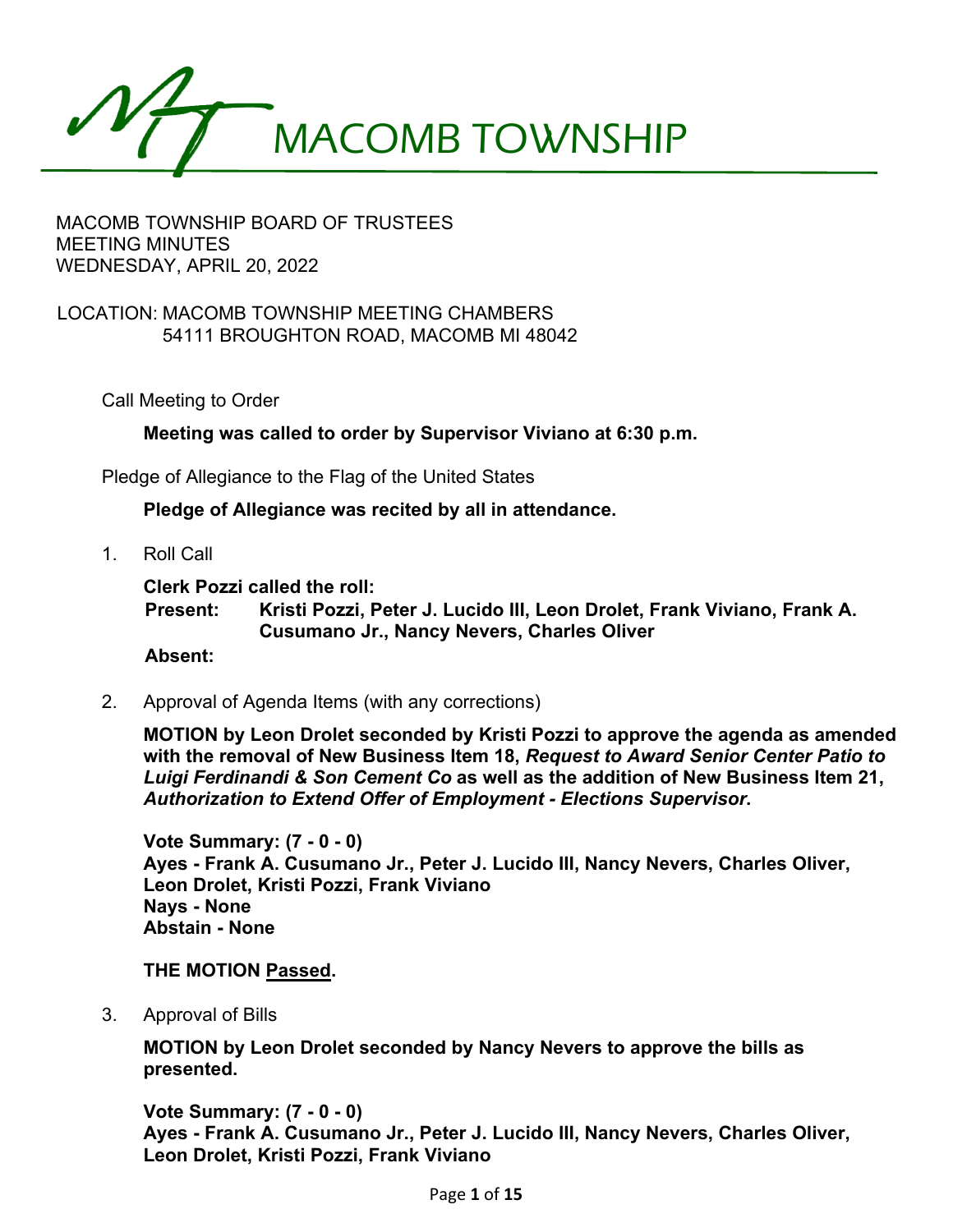> **Nays - None Abstain - None**

## **THE MOTION Passed.**

4. Approval of Previous Meeting Minutes from April 6, 2022

**MOTION by Kristi Pozzi seconded by Leon Drolet to approve meeting minutes from DATE as presented.** 

**Vote Summary: (7 - 0 - 0) Ayes - Frank A. Cusumano Jr., Peter J. Lucido III, Nancy Nevers, Charles Oliver, Leon Drolet, Kristi Pozzi, Frank Viviano Nays - None Abstain - None** 

### **THE MOTION Passed.**

### **PUBLIC COMMENTS, AGENDA ITEMS ONLY - (3 MINUTE TIME LIMIT)**

There were no public comments.

### **CONSENT AGENDA ITEMS:**

**MOTION by Leon Drolet seconded by Peter J. Lucido III to approve the Consent Agenda items as presented.** 

**Vote Summary: (7 - 0 - 0) Ayes - Frank A. Cusumano Jr., Peter J. Lucido III, Nancy Nevers, Charles Oliver, Leon Drolet, Kristi Pozzi, Frank Viviano Nays - None Abstain - None** 

### **THE MOTION Passed.**

- 5. Water and Sewer Department
	- a. Request to Approve the Easement Encroachment Agreement, Lot 70, Pinecrest Subdivision. Parcel No. 20-08-28-130-007
	- b. Request to Approve the Refund of the Batch Plant Bond (\$5,000.00) and Hydrant Meter Deposit (\$500.00) for Elite Corporate Park, submitted by Florence Cement Co., due to cancellation. (\$5,500.00)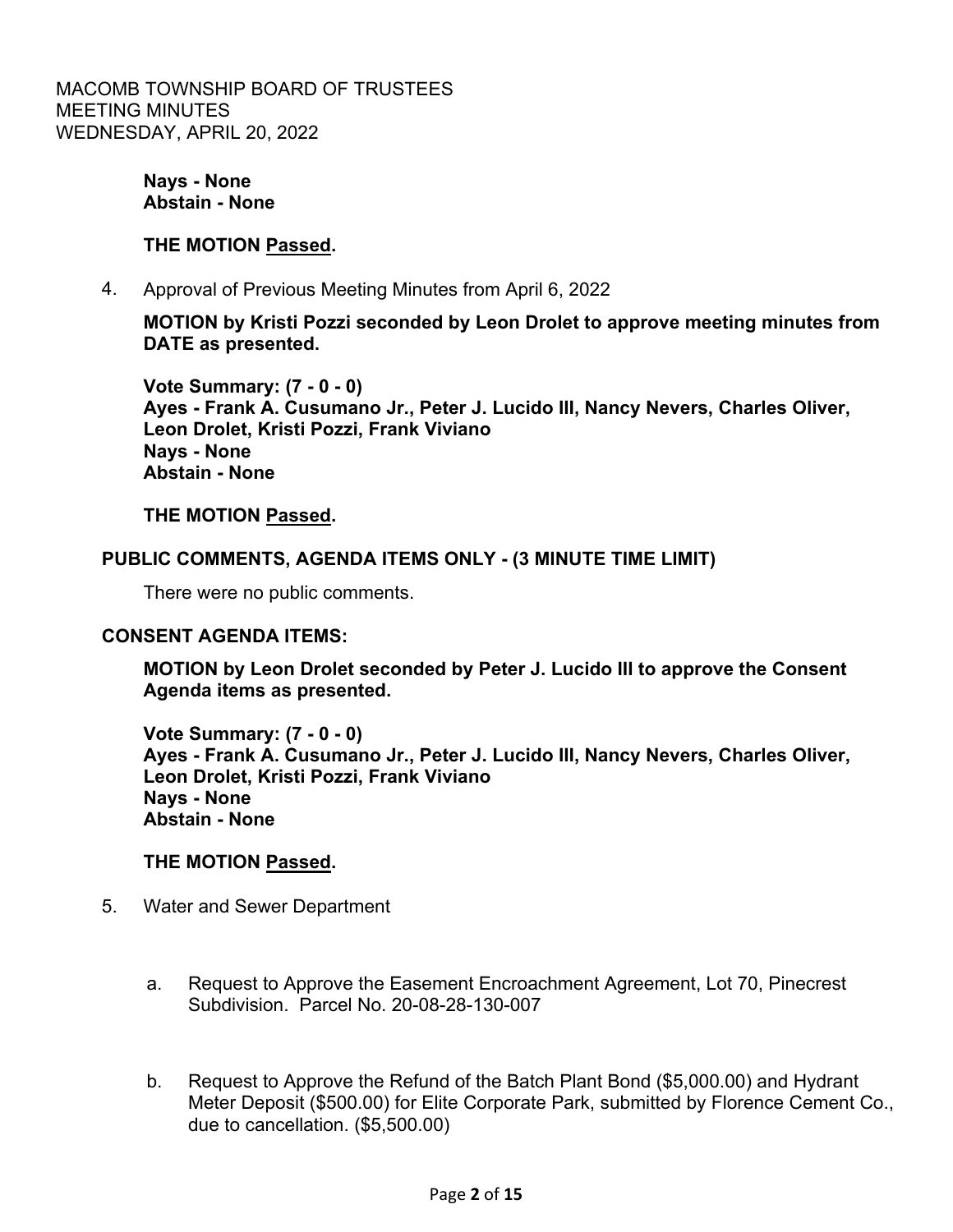- c. Request to Approve the Purchase Requisition for SLC Meter, Inc., for (128) Stop Box Stems for Customer Installations. (\$7,522.56)
- d. Request to Approve Construction Pay Estimate No. 8; 2021 Sanitary Sewer Cleaning and CCTV Investigation, Pipetek Infrastructure Services. 0249-0215 (\$39,855.30)
- e. **Proposed Move from Regular Agenda to Consent Agenda:** Request to Approve Construction Pay Estimate No. 3; 2021 Sanitary Sewer Rehabilitation FCIPP Lining, Insituform Technologies USA, LLC. (\$127,660.08)
- 6. Engineering Department
	- a. Request to Authorize the Supervisor to Sign Detention Basin Operation and Maintenance Agreement for Pheasant Run Condominiums - Phase 2
- 7. Human Resources Department
	- a. Authorization to advance employee from probationary status EE # 2553

## **PRESENTATIONS:**

8. Team Roe - Progress Update

**Liz Roe provided a brief presentation.** 

**MOTION by Leon Drolet seconded by Kristi Pozzi to receive and file the oral report.** 

**Vote Summary: (7 - 0 - 0) Ayes - Frank A. Cusumano Jr., Peter J. Lucido III, Nancy Nevers, Charles Oliver, Leon Drolet, Kristi Pozzi, Frank Viviano Nays - None Abstain - None**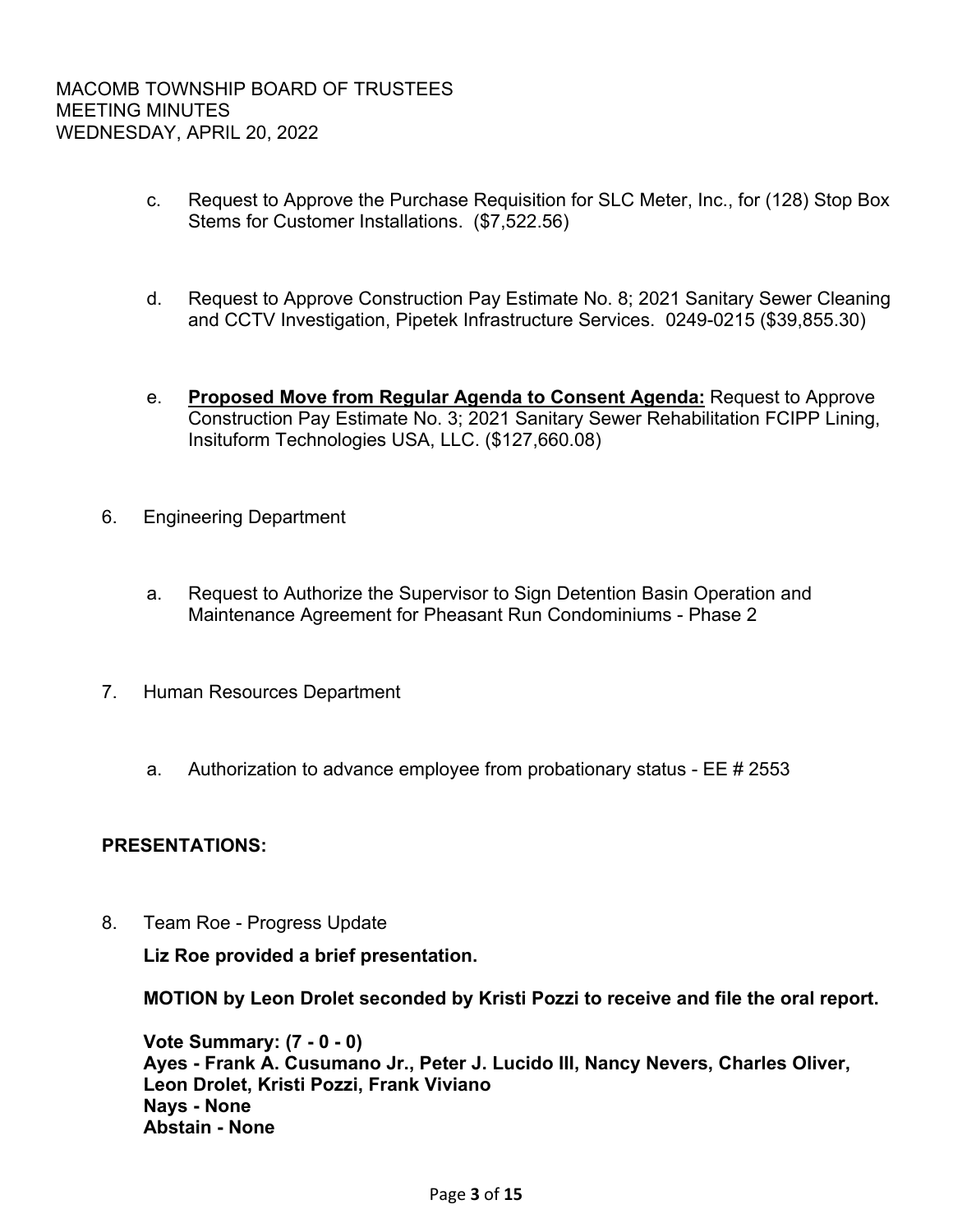## **THE MOTION Passed.**

## **PUBLIC HEARING:**

 9. Public Hearing for consideration of a Speculative Building Application and Resolution for parcel 08-17-344-027, commonly known as 17201 Leone Dr.

Supervisor Viviano opened the public hearing at 6:44 PM. There were no public comments. Supervisor Viviano closed the public hearing at 6:44 PM. **MOTION by Kristi Pozzi seconded by Leon Drolet to Approve the Speculative Building Application and Resolution for Parcel 08-17-344-027, commonly known as 17201 Leone Dr.** 

### **RESOLUTION APPROVING APPLICATION FOR SPECULATIVE BUILDING**

Minutes of a regular meeting of the Township Board of the Township of Macomb, County of Macomb, Michigan, held in the Township Hall in said Township on **April 20, 2022**, at 6:30 o'clock P.M. Eastern Daylight Savings Time.

PRESENT: Frank A. Cusumano Jr., Peter J. Lucido III, Nancy Nevers, Charles Oliver, Leon Drolet, Kristi Pozzi. Frank Viviano ABSENT: None

The following preamble and resolution were offered by Member **Pozzi** and supported by Member **Drolet**.

WHEREAS, HOCO Group, LLC is the owner of land in the Township of Macomb, Macomb County, Michigan, more particularly described in Exhibit "A" attached hereto (the "Land"); and

WHEREAS, the Macomb Township Board, acting under the authority of Public Act 198 of 1974, hereinafter referred to as "the Act", did, on **February 9, 2022**, designate as an Industrial Development District the following real property located in Macomb Township, Macomb County, Michigan:

PARCEL INDENTIFICATION NUMBER: 08-17-344-027, REGENCY COMMERCE CENTER MCCP #653 UNIT 27 – PARCEL 08-17-344-027. And

WHEREAS the owner, HOCO Group, LLC submitted permits and they have been approved to begin construction on the building and HOCO Group, LLC has signed an affidavit affirming that there was no tenant for the structure that was being built.

WHEREAS the Township can attest that up until the signing of the lease for the building that there was no tenant for the building and that the Township will take the sworn affidavit by the owner/agent of HOCO Group, LLC as proof that there was no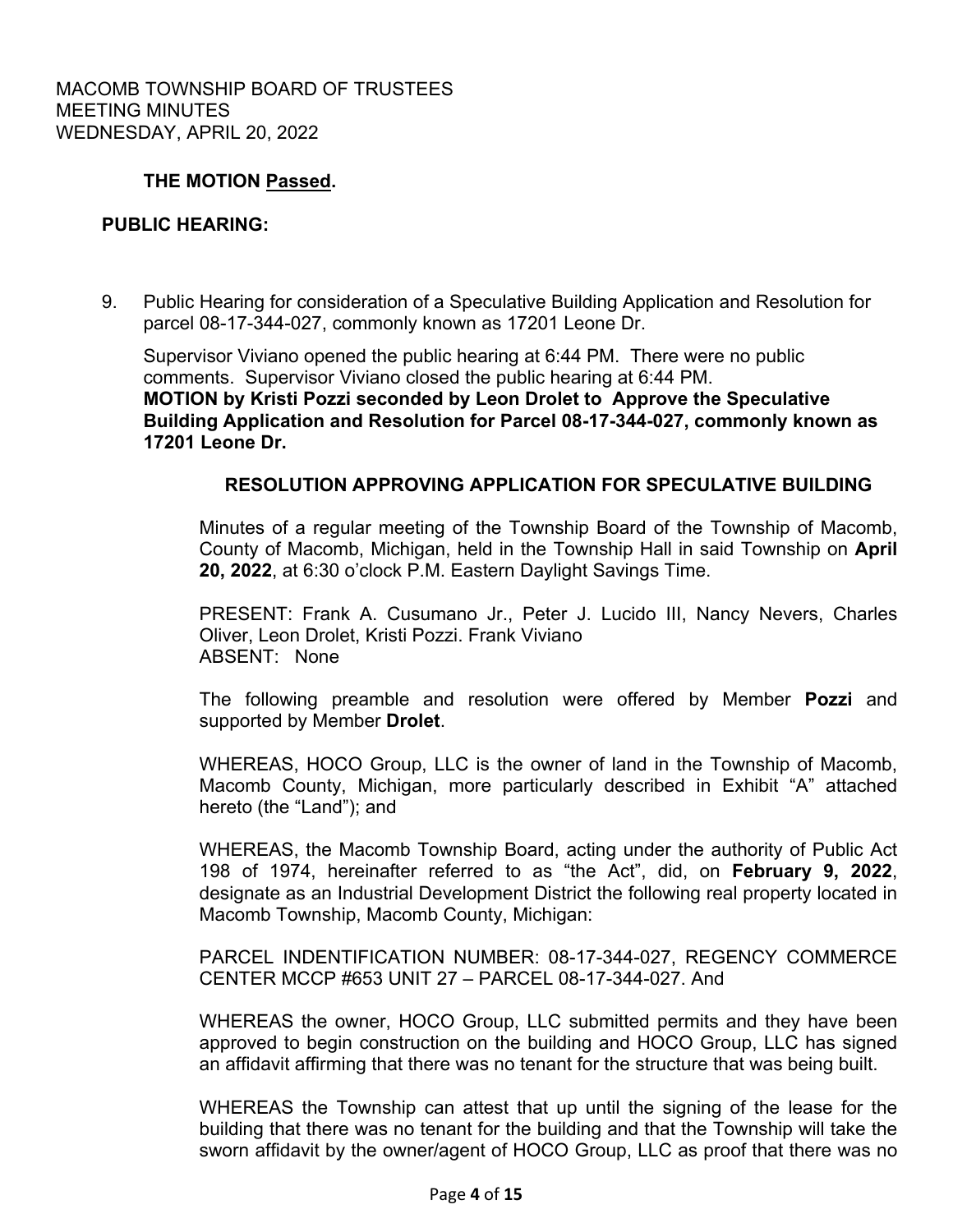tenant intended for the structure that was built and as such will deem the structure a Speculative Building.

WHEREAS the owner has requested the Township Board to approve a 95,000 square foot structure on this parcel as a Speculative Building as defined in Section 3(8) of the Act, and upon the conditions set forth in Section 9(4) of the Act.

WHEREAS, as a condition of the adoption of this resolution, the Speculative Building must be constructed less than twelve (12) years before the filing of the application; and

WHEREAS, the Speculative Building otherwise qualifies under subsection (2)(e) of the Act; and

WHEREAS, the owner of the building has represented to the Township that the building will be for a single user and will not be divided for multiple users; and

WHEREAS, the Township Board is desirous of granting the application for a Speculative Building.

NOW, THEREFORE BE IT RESOLVED BY THE TOWNSHIP BOARD OF THE TOWNSHIP OF MACOMB, MACOMB COUNTY, MICHIGAN THAT:

- 1. The application to construct a Speculative Building consisting of approximately 95,000 square feet on land described in Exhibit "A" be and is hereby declared and approved as a Speculative Building pursuant to the provisions of the Act.
- 1. The building shall be designated as a Speculative Building for a period of nine (9) years from and after its construction, unless revoked earlier as provided in Section 15 of the Act.
- 1. An application for Industrial Facilities Exemption Certificate may be submitted by the first user of such building which qualifies pursuant to provisions of the Act.

**Roll Call Vote Summary: (7 - 0 - 0) Ayes - Frank A. Cusumano Jr., Peter J. Lucido III, Nancy Nevers, Charles Oliver, Leon Drolet, Kristi Pozzi, Frank Viviano Nays - None Abstain - None** 

**THE MOTION Passed. RESOLUTION declared adopted this 20th day of April, 2022.**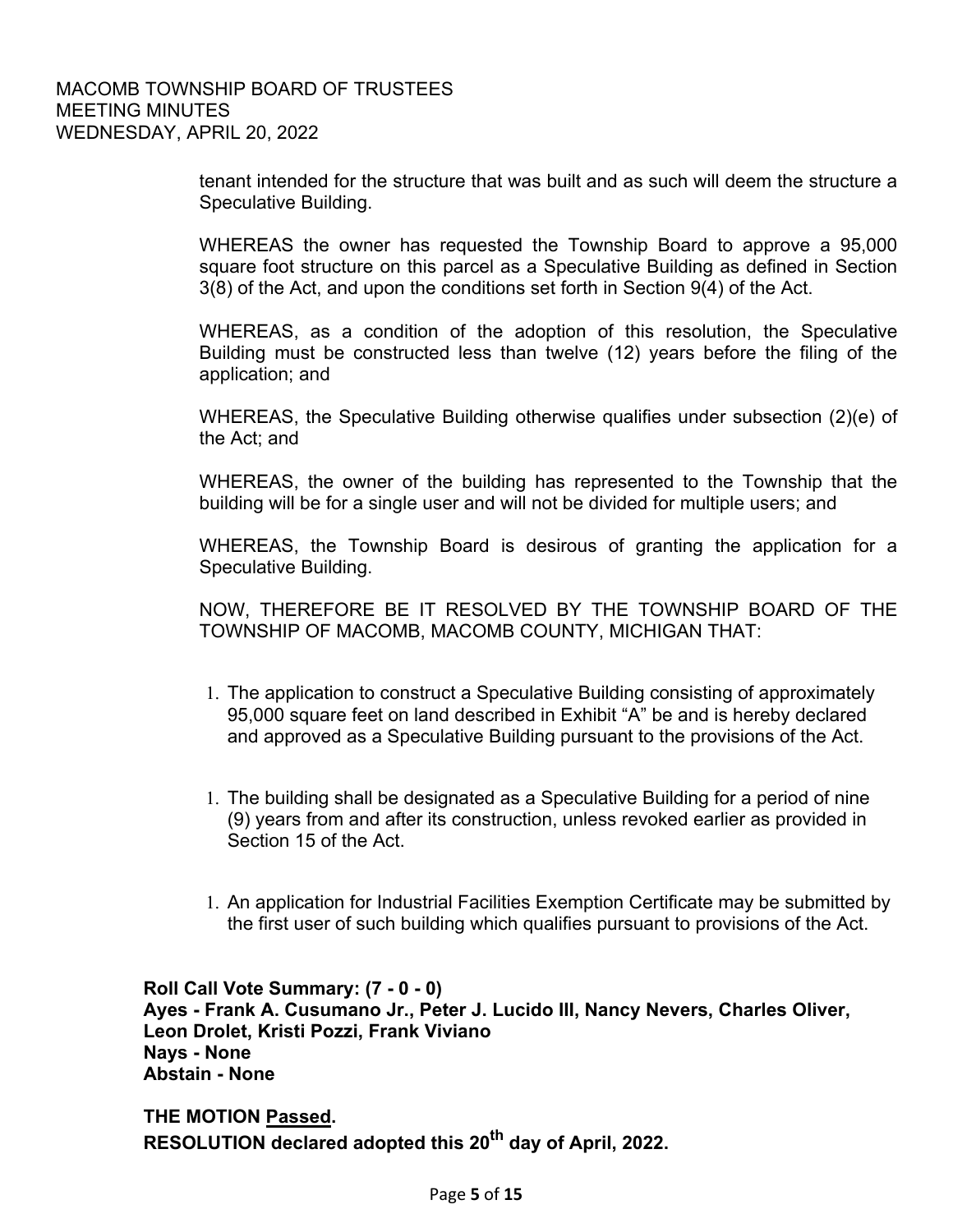10. Public Hearing for consideration of a Speculative Building Application and Resolution for parcel 08-17-344-027, commonly known as 17243 Leone Dr.

Supervisor Viviano opened the public hearing at 6:44 PM. There were no public comments. Supervisor Viviano closed the public hearing at 6:44 PM. **MOTION by Kristi Pozzi seconded by Leon Drolet to Approve the Speculative Building Application and Resolution for Parcel 08-17-344-027, commonly known as 17243 Leone Dr.** 

### **RESOLUTION APPROVING APPLICATION FOR SPECULATIVE BUILDING**

Minutes of a regular meeting of the Township Board of the Township of Macomb, County of Macomb, Michigan, held in the Township Hall in said Township on **April 20. 2022**, at 6:30 o'clock P.M. Eastern Daylight Savings Time.

PRESENT: Frank A. Cusumano Jr., Peter J. Lucido III, Nancy Nevers, Charles Oliver, Leon Drolet, Kristi Pozzi. Frank Viviano ABSENT: None

The following preamble and resolution were offered by Member **Pozzi** and supported by Member **Drolet.**

WHEREAS, HOCO Group, LLC is the owner of land in the Township of Macomb, Macomb County, Michigan, more particularly described in Exhibit "A" attached hereto (the "Land"); and

WHEREAS, the Macomb Township Board, acting under the authority of Public Act 198 of 1974, hereinafter referred to as "the Act", did, on **February 9, 2022**, designate as an Industrial Development District the following real property located in Macomb Township, Macomb County, Michigan:

PARCEL INDENTIFICATION NUMBER: 08-17-344-027, REGENCY COMMERCE CENTER MCCP #653 UNIT 27 – PARCEL 08-17-344-027. And

WHEREAS the owner, HOCO Group, LLC submitted permits and they have been approved to begin construction on the building and HOCO Group, LLC has signed an affidavit affirming that there was no tenant for the structure that was being built.

WHEREAS the Township can attest that up until the signing of the lease for the building that there was no tenant for the building and that the Township will take the sworn affidavit by the owner/agent of HOCO Group, LLC as proof that there was no tenant intended for the structure that was built and as such will deem the structure a Speculative Building.

WHEREAS the owner has requested the Township Board to approve a 20,000 square foot structure on this parcel as a Speculative Building as defined in Section 3(8) of the Act, and upon the conditions set forth in Section 9(4) of the Act.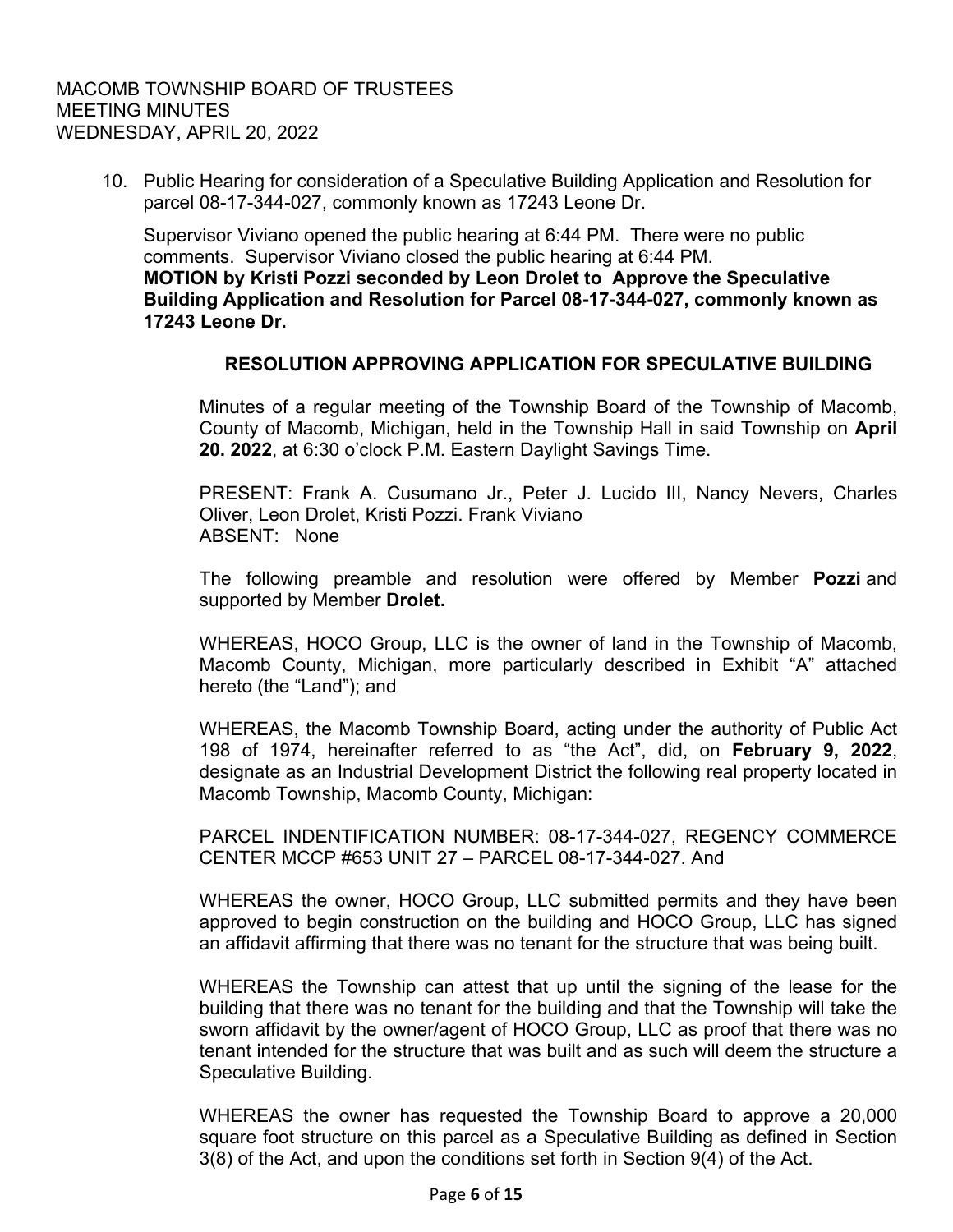WHEREAS, as a condition of the adoption of this resolution, the Speculative Building must be constructed less than twelve (12) years before the filing of the application; and

WHEREAS, the Speculative Building otherwise qualifies under subsection (2)(e) of the Act; and

WHEREAS, the owner of the building has represented to the Township that the building will be for a single user and will not be divided for multiple users; and

WHEREAS, the Township Board is desirous of granting the application for a Speculative Building.

NOW, THEREFORE BE IT RESOLVED BY THE TOWNSHIP BOARD OF THE TOWNSHIP OF MACOMB, MACOMB COUNTY, MICHIGAN THAT:

- 1. The application to construct a Speculative Building consisting of approximately 20,000 square feet on land described in Exhibit "A" be and is hereby declared and approved as a Speculative Building pursuant to the provisions of the Act.
- 1. The building shall be designated as a Speculative Building for a period of nine (9) years from and after its construction, unless revoked earlier as provided in Section 15 of the Act.
- 1. An application for Industrial Facilities Exemption Certificate may be submitted by the first user of such building which qualifies pursuant to provisions of the Act.

**Roll Call Vote Summary: (7 - 0 - 0) Ayes - Frank A. Cusumano Jr., Peter J. Lucido III, Nancy Nevers, Charles Oliver, Leon Drolet, Kristi Pozzi, Frank Viviano Nays - None Abstain - None** 

# **THE MOTION Passed. RESOLUTION declared adopted this 20th day of April, 2022.**

 11. Public Hearing for consideration of a Speculative Building Application and Resolution for parcel 08-17-344-027, commonly known as 17279 Leone Dr.

Supervisor Viviano opened the public hearing at 6:44 PM. There were no public comments. Supervisor Viviano closed the public hearing at 6:44 PM. **MOTION by Kristi Pozzi seconded by Leon Drolet to Approve the Speculative**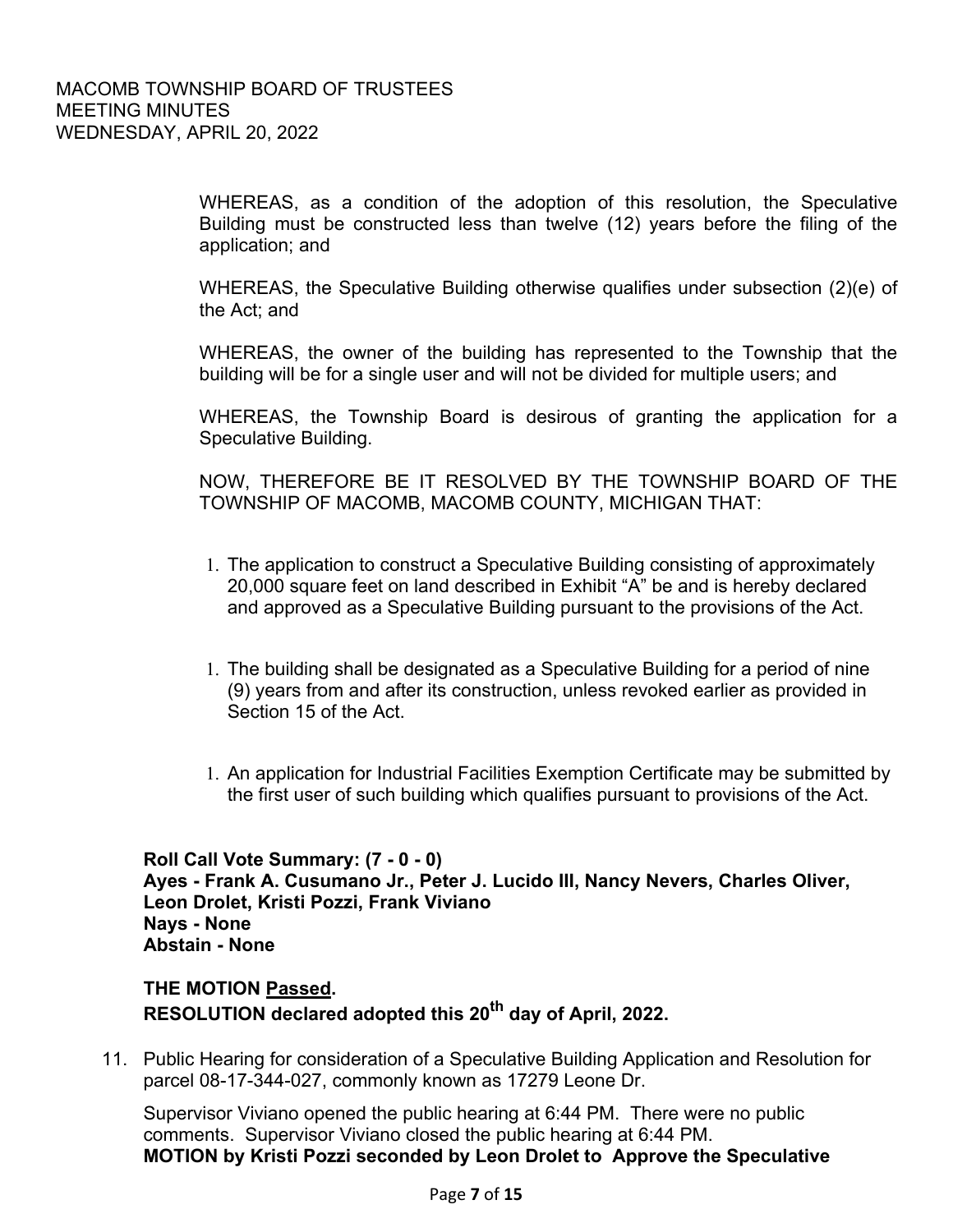## **Building Application and Resolution for Parcel 08-17-344-027, commonly known as 17279 Leone Dr.**

### **RESOLUTION APPROVING APPLICATION FOR SPECULATIVE BUILDING**

Minutes of a regular meeting of the Township Board of the Township of Macomb, County of Macomb, Michigan, held in the Township Hall in said Township on **April 20. 2022**, at 6:30 o'clock P.M. Eastern Daylight Savings Time.

PRESENT: Frank A. Cusumano Jr., Peter J. Lucido III, Nancy Nevers, Charles Oliver, Leon Drolet, Kristi Pozzi. Frank Viviano ABSENT: None

The following preamble and resolution were offered by Member **Pozzi** and supported by Member **Drolet.**

WHEREAS, HOCO Group, LLC is the owner of land in the Township of Macomb, Macomb County, Michigan, more particularly described in Exhibit "A" attached hereto (the "Land"); and

WHEREAS, the Macomb Township Board, acting under the authority of Public Act 198 of 1974, hereinafter referred to as "the Act", did, on **February 9, 2022**, designate as an Industrial Development District the following real property located in Macomb Township, Macomb County, Michigan:

PARCEL INDENTIFICATION NUMBER: 08-17-344-027, REGENCY COMMERCE CENTER MCCP #653 UNIT 27 – PARCEL 08-17-344-027. And

WHEREAS the owner, HOCO Group, LLC submitted permits and they have been approved to begin construction on the building and HOCO Group, LLC has signed an affidavit affirming that there was no tenant for the structure that was being built.

WHEREAS the Township can attest that up until the signing of the lease for the building that there was no tenant for the building and that the Township will take the sworn affidavit by the owner/agent of HOCO Group, LLC as proof that there was no tenant intended for the structure that was built and as such will deem the structure a Speculative Building.

WHEREAS the owner has requested the Township Board to approve a 24,000 square foot structure on this parcel as a Speculative Building as defined in Section 3(8) of the Act, and upon the conditions set forth in Section 9(4) of the Act.

WHEREAS, as a condition of the adoption of this resolution, the Speculative Building must be constructed less than twelve (12) years before the filing of the application; and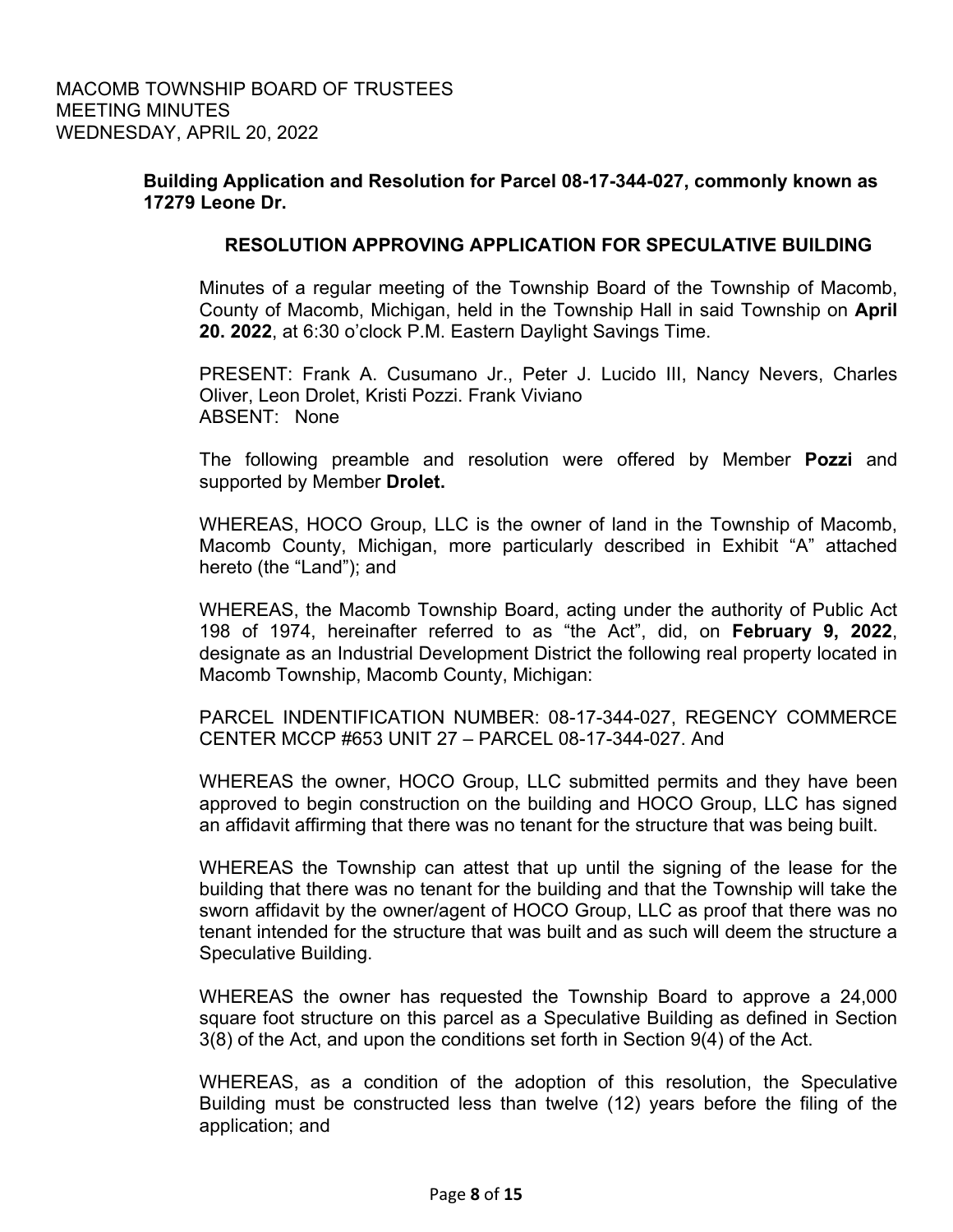WHEREAS, the Speculative Building otherwise qualifies under subsection (2)(e) of the Act; and

WHEREAS, the owner of the building has represented to the Township that the building will be for a single user and will not be divided for multiple users; and

WHEREAS, the Township Board is desirous of granting the application for a Speculative Building.

NOW, THEREFORE BE IT RESOLVED BY THE TOWNSHIP BOARD OF THE TOWNSHIP OF MACOMB, MACOMB COUNTY, MICHIGAN THAT:

- 1. The application to construct a Speculative Building consisting of approximately 24,000 square feet on land described in Exhibit "A" be and is hereby declared and approved as a Speculative Building pursuant to the provisions of the Act.
- 1. The building shall be designated as a Speculative Building for a period of nine (9) years from and after its construction, unless revoked earlier as provided in Section 15 of the Act.
- 1. An application for Industrial Facilities Exemption Certificate may be submitted by the first user of such building which qualifies pursuant to provisions of the Act.

**Roll Call Vote Summary: (7 - 0 - 0) Ayes - Frank A. Cusumano Jr., Peter J. Lucido III, Nancy Nevers, Charles Oliver, Leon Drolet, Kristi Pozzi, Frank Viviano Nays - None Abstain - None** 

**THE MOTION Passed. RESOLUTION declared adopted this 20th day of April 2022.** 

**NEW BUSINESS:**

## **PARKS AND RECREATION DEPARTMENT:**

12. Request to approve Vending Contract

 **MOTION by Charles Oliver seconded by Peter J. Lucido III to Grant Permission to the Parks and Recreation Department to Enter Into a Vending Contract with Best**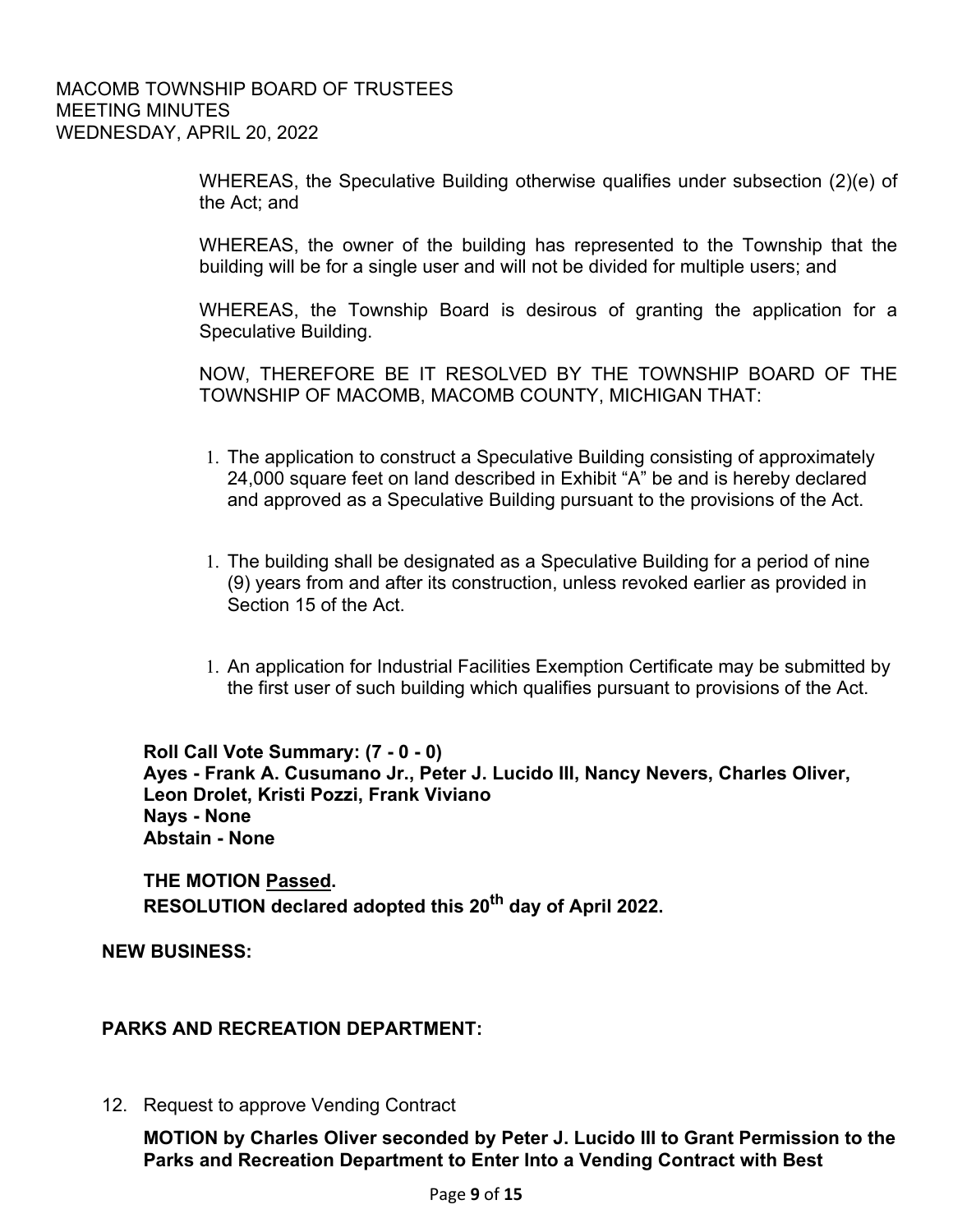**Vending.** 

**Vote Summary: (7 - 0 - 0) Ayes - Frank A. Cusumano Jr., Peter J. Lucido III, Nancy Nevers, Charles Oliver, Leon Drolet, Kristi Pozzi, Frank Viviano Nays - None Abstain - None** 

## **THE MOTION Passed.**

 13. Request to adopt resolution for Parks and Recreation Millage renewal on the August 2, 2022 ballot

**MOTION by Leon Drolet seconded by Peter J. Lucido III to Adopt Resolution for Renewal of Parks and Recreation Millage on the August 2, 2022 ballot.** 

## **TOWNSHIP OF MACOMB MACOMB COUNTY, MICHIGAN**

## **RESOLUTION FOR APPROVING BALLOT PROPOSAL FOR RENEWAL OF PARKS AND RECREATION MILLAGE**

 At the regular meeting of the Township Board of Macomb Township, Macomb County, Michigan, held at the Township Hall at 54111 Broughton, Macomb Township, MI 48042, on the 20th day of April, 2022, commencing at 6:30 p.m.

Present: Viviano, Pozzi, Drolet, Cusumano, Lucido, Nevers, Oliver

Absent: None

The following Resolution was offered by Drolet and seconded by Lucido.

 WHEREAS, the Macomb Township electorate approved the levy of one (1) mill for the acquisition of land and buildings, staffing, purchase of equipment, operation and maintenance of parks, playgrounds and other recreational facilities which millage commenced in 1996 for a five (5) year period expiring in 2001 and was renewed in 2002 for a twenty (20) year period ending 2022; and

WHEREAS, Macomb Township has utilized the Parks and Recreation millage to establish a Parks and Recreation Department; provide staffing for same, acquisition of land, development of recreation programs and construction and maintenance of Township parks; and

WHEREAS, the Township population continues to grow at a rapid rate and the demand for parks and recreational activities continues to increase; and

WHEREAS, Macomb Township finds it necessary to continue the establishment and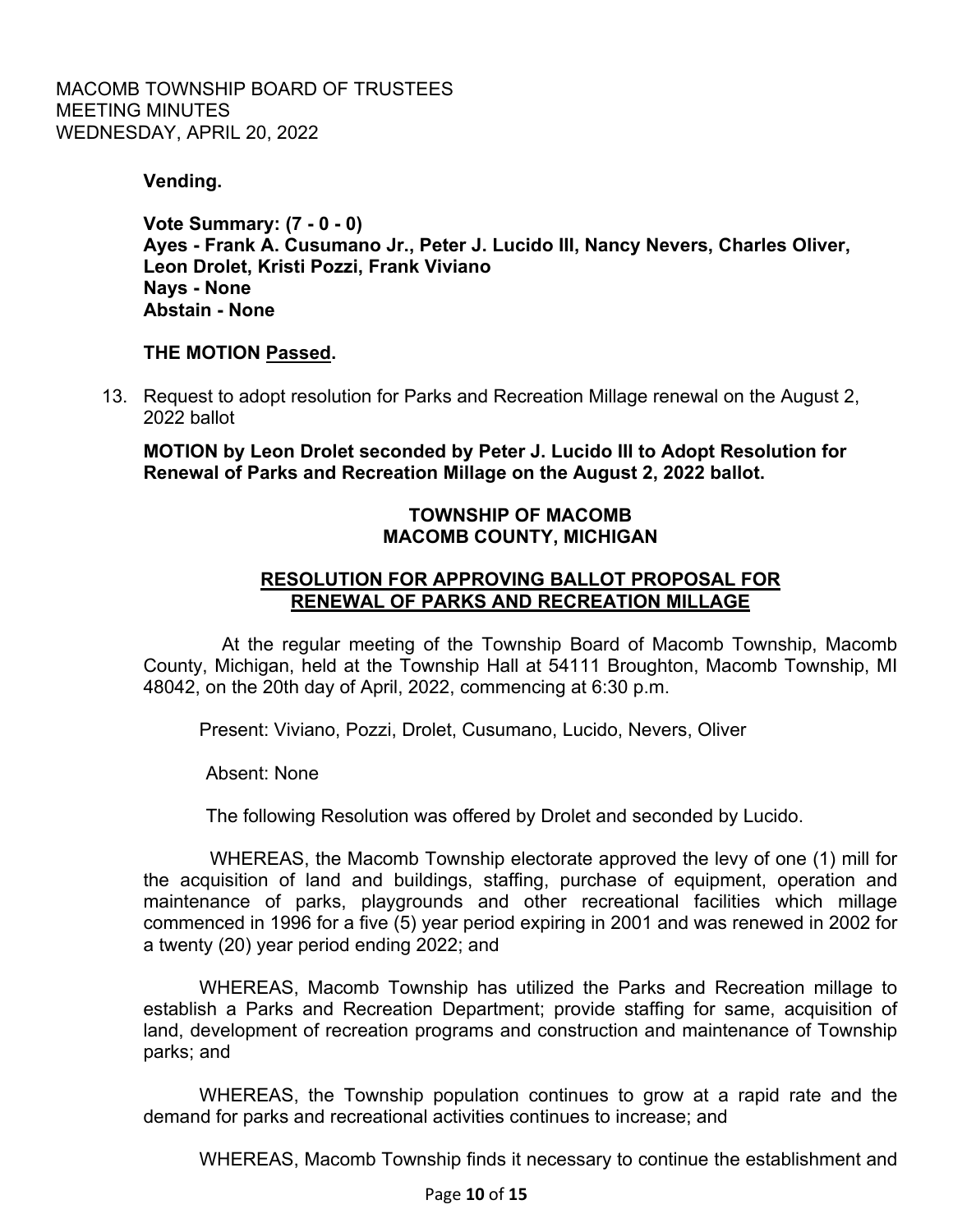maintenance of a system of parks, public recreation, playgrounds and sports facilities for recreational purposes and to provide staffing for such facilities; and

WHEREAS, it is necessary to renew the millage to fund the continued operations of the Parks and Recreation Department; and

WHEREAS, Macomb Township deems it necessary to renew the millage of .75 mills, which constitutes a reduction from the previously approved one (1) mill for a period of twenty (20) years for the purposes of continuing and expanding the Township system of parks, public recreation, playgrounds and sports facilities.

**NOW, THEREFORE BE IT RESOLVED**, by the Township Board of Trustees of the Township of Macomb, Macomb County, Michigan, that:

1.The following ballot question shall be submitted to Macomb Township electors at the August 2, 2022 election:

## **MACOMB TOWNSHIP MILLAGE RENEWAL FOR OPERATION OF PARKS AND RECREATION**

 Shall the Parks and Recreation Millage previously authorized by the electors in 1996, and renewed in 2000, authorizing the Township of Macomb to levy up to one (1.0) mill be renewed at a reduced levy of .75 mills (\$.75 per \$1,000 of taxable value) and levied for twenty (20) years, 2023 thru 2043 inclusive, for the acquisition of park land and buildings, staffing, purchase of equipment, operation and maintenance of parks, playgrounds or other recreational facilities pursuant to 1917 PA 156. Approval of this proposal will permit a tax levy up to \$.75 per \$1,000 of taxable value on all taxable property in Macomb Township.

 The estimated revenue to be collected in the first year that the millage is authorized and levied is \$3,277,870.

YES:

NO:

1.The Township Clerk is hereby directed to take such action as may be required to include the proposition on the ballot for the August 2, 2022 primary election.

Any and all resolutions in conflict herewith are repealed only to the extent necessary to give full force and effect to the foregoing provisions.

 This Resolution is deemed severable. Should any provision, clause, word or sentence be deemed unenforceable, the remainder shall remain in full force and effect.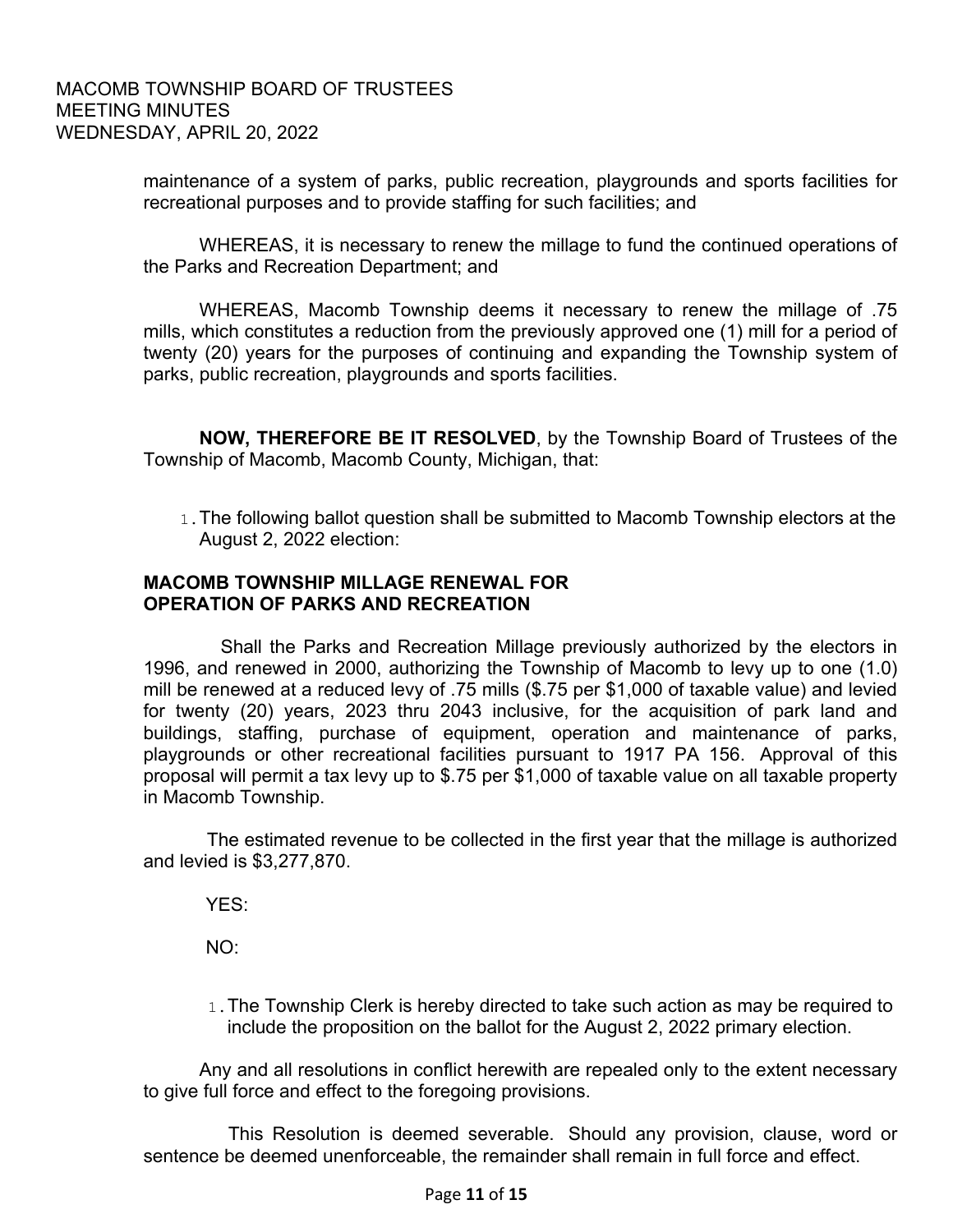> **Roll Call Vote Summary: (7 - 0 - 0) Ayes - Frank A. Cusumano Jr., Peter J. Lucido III, Nancy Nevers, Charles Oliver, Leon Drolet, Kristi Pozzi, Frank Viviano Nays - None Abstain - None**

**THE MOTION Passed. RESOLUTION DECLARED ADOPTED this 20th day of April, 2022.**

### **WATER AND SEWER DEPARTMENT:**

 14. Request Approval to Purchase R-900 Radio Read Devices and Meter Components from Ferguson Waterworks (\$90,319.89)

**MOTION by Charles Oliver seconded by Nancy Nevers to Approve the Request to Purchase R-900 Radio Read Devices and Meter Components from Ferguson Waterworks. (\$90,319.89)** 

**Vote Summary: (7 - 0 - 0) Ayes - Frank A. Cusumano Jr., Peter J. Lucido III, Nancy Nevers, Charles Oliver, Leon Drolet, Kristi Pozzi, Frank Viviano Nays - None Abstain - None** 

**THE MOTION Passed.**

## **ENGINEERING DEPARTMENT:**

 15. Request to Authorize the Supervisor to Sign Agreement to Dedicate - Garfield Road Right of Way and Agree to Final Just Compensation for Damages for Parcel No. 08-20-300-001

**MOTION by Charles Oliver seconded by Leon Drolet to Authorize the Supervisor to Sign Agreement to Dedicate - Garfield Road Right of Way and Agree to Final Just Compensation for Damages for Parcel No. 08-20-300-001.** 

**Vote Summary: (7 - 0 - 0) Ayes - Frank A. Cusumano Jr., Peter J. Lucido III, Nancy Nevers, Charles Oliver, Leon Drolet, Kristi Pozzi, Frank Viviano Nays - None Abstain - None** 

**THE MOTION Passed.**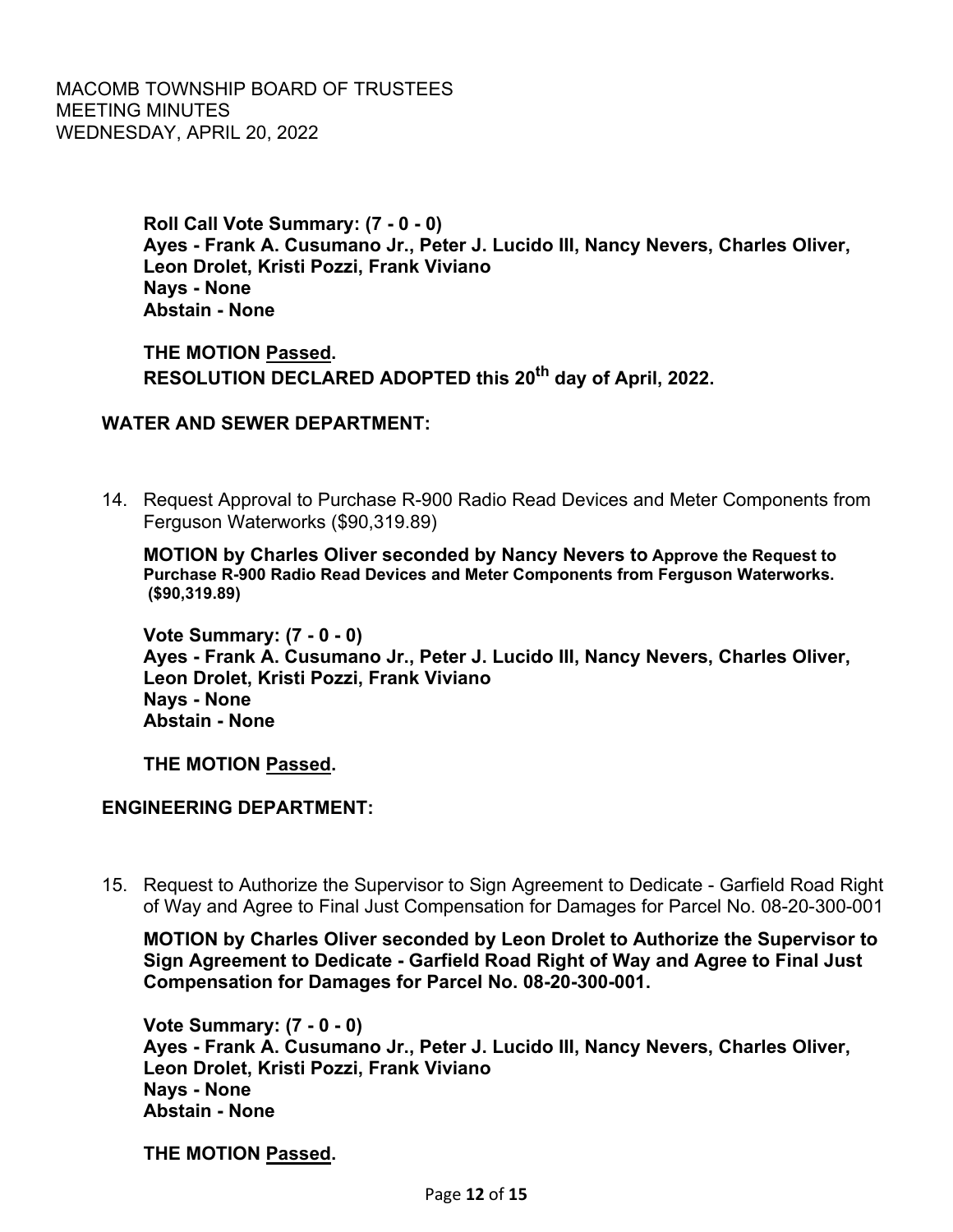16. Request to Approve Alter Grade for Pheasant Run Condominiums - Phase 2

### **MOTION by Leon Drolet seconded by Kristi Pozzi to Approve Alter Grade for Pheasant Run Condominiums - Phase 2.**

**Vote Summary: (7 - 0 - 0) Ayes - Frank A. Cusumano Jr., Peter J. Lucido III, Nancy Nevers, Charles Oliver, Leon Drolet, Kristi Pozzi, Frank Viviano Nays - None Abstain - None** 

**THE MOTION Passed.**

## **FINANCE DEPARTMENT:**

17. Request to Approve Purchasing Policy Updates and Corresponding Travel Policy Updates

**MOTION by Kristi Pozzi seconded by Leon Drolet to Approve the Purchasing Policy and Travel Policy as Revised.** 

**Vote Summary: (6 - 1 - 0) Ayes - Peter J. Lucido III, Nancy Nevers, Charles Oliver, Leon Drolet, Kristi Pozzi, Frank Viviano Nays - Frank A. Cusumano Jr. Abstain - None** 

**THE MOTION Passed.**

### **SUPERVISOR'S OFFICE:**

18. Request to Award Senior Center Patio to Luigi Ferdinandi & Son Cement Co.

This item was stricken from the agenda.

19. Request to Approve Clinton Macomb Public Library Board Appointment

**MOTION by Leon Drolet seconded by Kristi Pozzi to Appoint Lori Scharich to the Clinton Macomb Public Library Board for a 4-year Term Expiring April 30, 2026.** 

**Vote Summary: (7 - 0 - 0) Ayes - Frank A. Cusumano Jr., Peter J. Lucido III, Nancy Nevers, Charles Oliver, Leon Drolet, Kristi Pozzi, Frank Viviano Nays - None Abstain - None**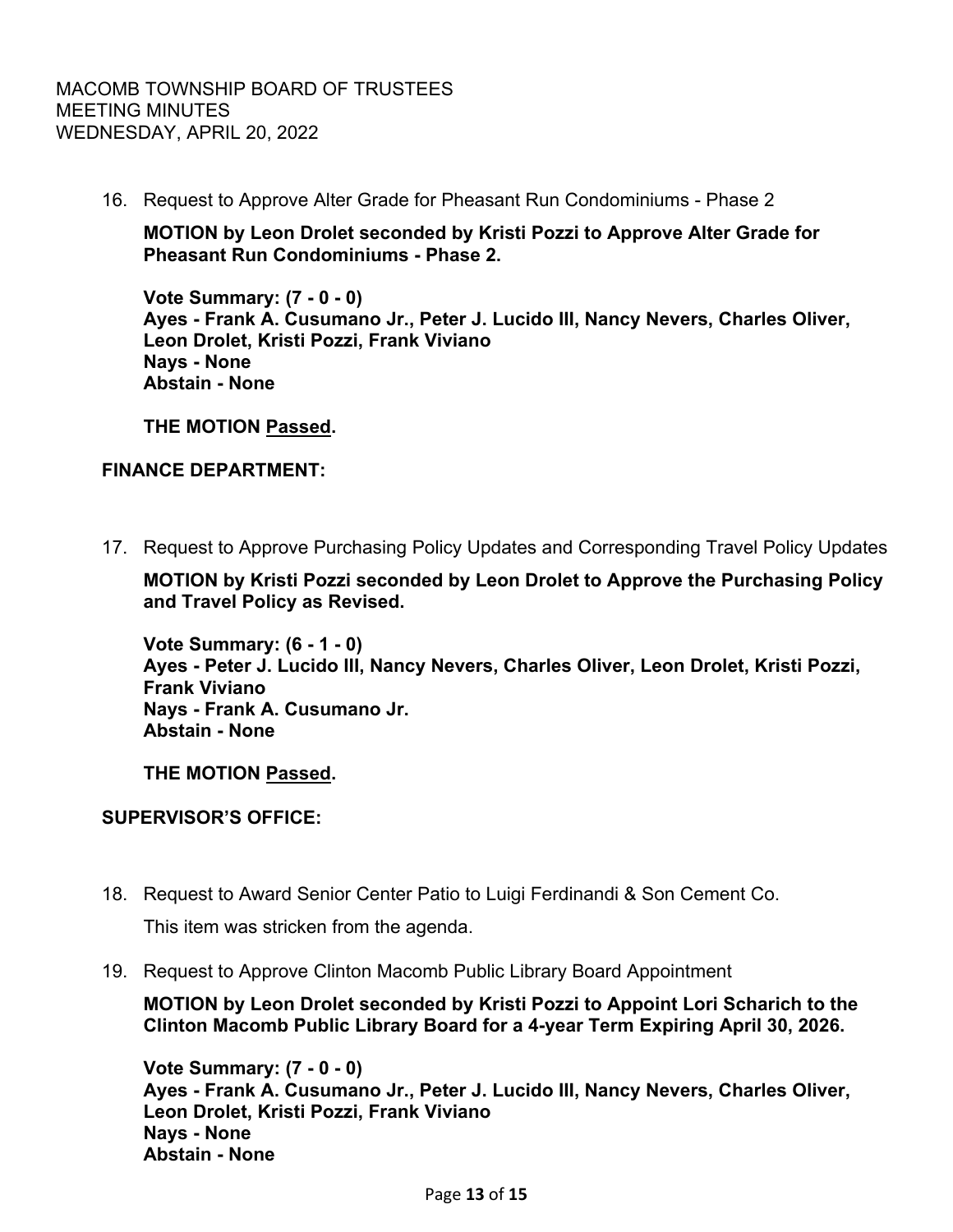## **THE MOTION Passed.**

 20. Request to Schedule the 2022-2023 Macomb Township Budget Public Hearings for May 19, 2022 at 1:00 pm and June 8, 2022 at the regular Board of Trustees Meeting at 6:30 pm

**MOTION by Leon Drolet seconded by Frank A. Cusumano Jr. to Schedule the 2022- 2023 Macomb Township Budget Public Hearings for May 19, 2022 at 1:00 pm and June 8, 2022 at the Regular Board of Trustees Meeting at 6:30 PM.** 

**Vote Summary: (7 - 0 - 0) Ayes - Frank A. Cusumano Jr., Peter J. Lucido III, Nancy Nevers, Charles Oliver, Leon Drolet, Kristi Pozzi, Frank Viviano Nays - None Abstain - None** 

**THE MOTION Passed.**

### **HUMAN RESOURCES DEPARTMENT:**

21. **Proposed Add-On:** Authorization to Extend Offer of Employment - Elections Supervisor

**MOTION by Charles Oliver seconded by Leon Drolet to Approve the Hire of James Allen for the Position of Elections Supervisor Conditional Upon Successful Completion of All Post-offer Requirements. His Anticipated Start Date Will Be On or After May 2, 2022.** 

**Vote Summary: (7 - 0 - 0) Ayes - Frank A. Cusumano Jr., Peter J. Lucido III, Nancy Nevers, Charles Oliver, Leon Drolet, Kristi Pozzi, Frank Viviano Nays - None Abstain - None** 

**THE MOTION Passed.**

### **PUBLIC COMMENTS, NON-AGENDA ITEMS ONLY - (3 MINUTE TIME LIMIT)**

There were no public comments.

### **BOARD COMMENTS:**

Trustees Comments

 Trustee Lucido congratulated Lori Scharich and James Allen on their new positions in the Township.